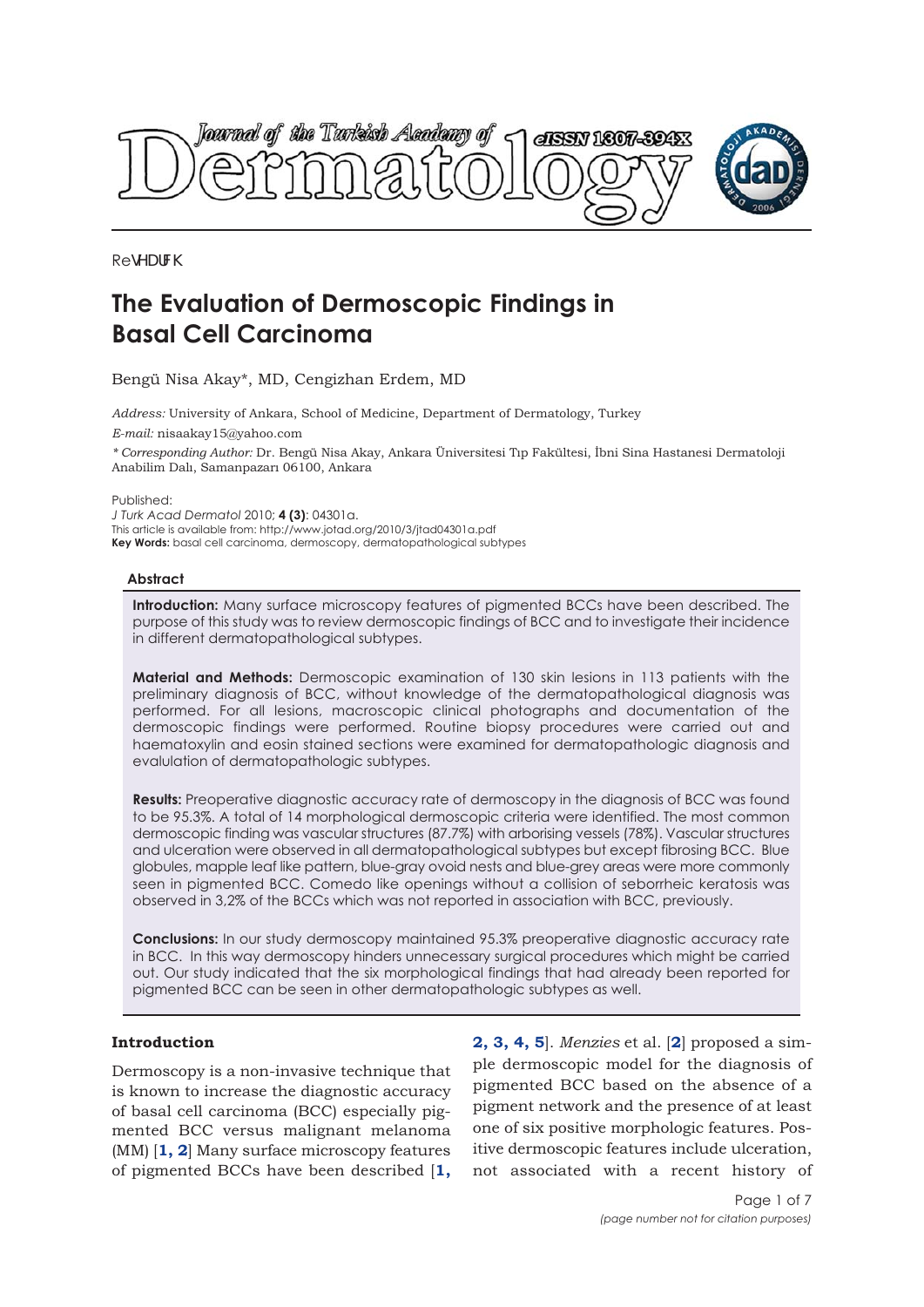trauma, multiple blue-gray globules, leaf like areas, large blue-gray ovoid nests, spoke wheel areas and prominent telangiectases of different diameter and numerous branches (arborising telangiectasia).

Because of their growth patterns and asymmetry of pigmentation, pigmented BCCs are included in the differential diagnosis of melanoma. In addition demoscopic features of MM such as gray dots/globules, irregular depigmentation, border disarray, whitish veil and blue-gray areas may also be detected in BCC. BCC is differed both from MM and melanocytic skin lesions with the absence of pigment network, brown globules and radial streaming [**1, 2, 4, 6**].

BCC has various dermatopathological subtypes such as: nodular, micronodular, cystic, superficial-multifocal, baso-skuamous, pigmented, sclerozan, adenoid, infiltrative, keratotic, infundibulo-cystic, metatypic, fibroepitheliomatous types. Also mixed subtypes are commonly seen.

To date dermoscopic findings of BCC according to dermatopathological subtypes has not been carried out in large series. The purpose of this study was to review dermoscopic findings of BCC and to investigate their incidence in different dermatopathological subtypes.

#### **Materials and Methods**

Dermoscopic examination of 130 skin lesions in 113 patients with the preliminary diagnosis of BCC, without knowledge of the dermatopathological diagnosis was performed. All the lesions involved in this study were dermoscopically equivocal, with the suspected diagnosis of BCC.

All BCCs were examined by an experienced "dermoscopist" using the Dermlite Foto at 10 fold magnification; 3 Gen, LLC, Dana Point, CA, USA. All data were collected prospectively in a period of 2 years. Macroscopic clinical photographs and documentation of the dermoscopic findings were performed for every lesion. The evaluation of dermoscopic findings of suspected BCCs were performed by using *Menzies*' surface microscopy method [**2**]. Routine biopsy procedures were carried out for all lesions and haematoxylin-eosin stained sections were examined for dermatopathological diagnosis and evaluation of dermatopathological subtypes.

In the first step the frequency of the dermoscopic findings of dermatopathologically confirmed BCC were determined. In the second step the dermoscopic findings were classified according to dermatopathological subtypes where they are commonly seen. Statistical analysis were made using SPSS 10 Chi IL. Simple descriptive statistics were tabulated. The chi-square test and the Fisher exact probability test were used to analyze differences between groups; P<0.05 was considered statistically significant.

# **Results**

A total of 130 lesions in 113 cases that had dermoscopic preliminary diagnosis of BCC were evaluated. Dermatopathologically 124 lesions were concordant with BCC, 3 with solar keratoses and three with squamous cell carcinoma. Six lesions which were not histopathologically compatible with BCC were not enrolled in the study. Nodular BCC (78.8%) was the most common clinical presentation and of these 26% was ulcerative. The other clinical presentations of BCC were mainly; pigmented (16%), superficial (4%), and morpheaform (8%). Solid type was the most common dermatopathological type. The frequencies of the dermatopathological subtypes of BCC are shown in **Table 1**.

A total of 14 morphological dermoscopic criteria were identified (**Table 2, Figures 1-5**). The most common dermoscopic finding was vascular structures (87.7%) with arborising vessels (78%). Large diameter vessels (50%), kinking (68%), thin pruning vessels (13.7%) and hairpin like vessels (3%) were the other determined vascular structures.

The distribution of dermoscopic criteria defined by *Menzies* et al [**2**] in various dermatopathological subtypes of BCC are shown in **Table 3**. Mapple leaf like areas was encountered in: 50% of pigmented, 37.5% of

**Table 1.** The Distribution of Dermatopathological Subtypes of BCC

| Dermatopathology    | Frequency | (%)  |
|---------------------|-----------|------|
| Solid               | 57        | 45.9 |
| Pigmented           | 20        | 16.1 |
| Infiltrative        | 1.5       | 12.1 |
| Superficial         | 10        | 8    |
| Metatypic           | 8         | 6.4  |
| Adenoid             | 4         | 3.2  |
| Nodulo-Ulcerative   | 4         | 3.2  |
| <b>Basosquamous</b> | 3         | 2.4  |
| Sclerozing          |           | 0,8  |
| Micro-Nodular       |           | 0,8  |
| Keratotic           |           | 0,8  |
| Total               | 124       | 100  |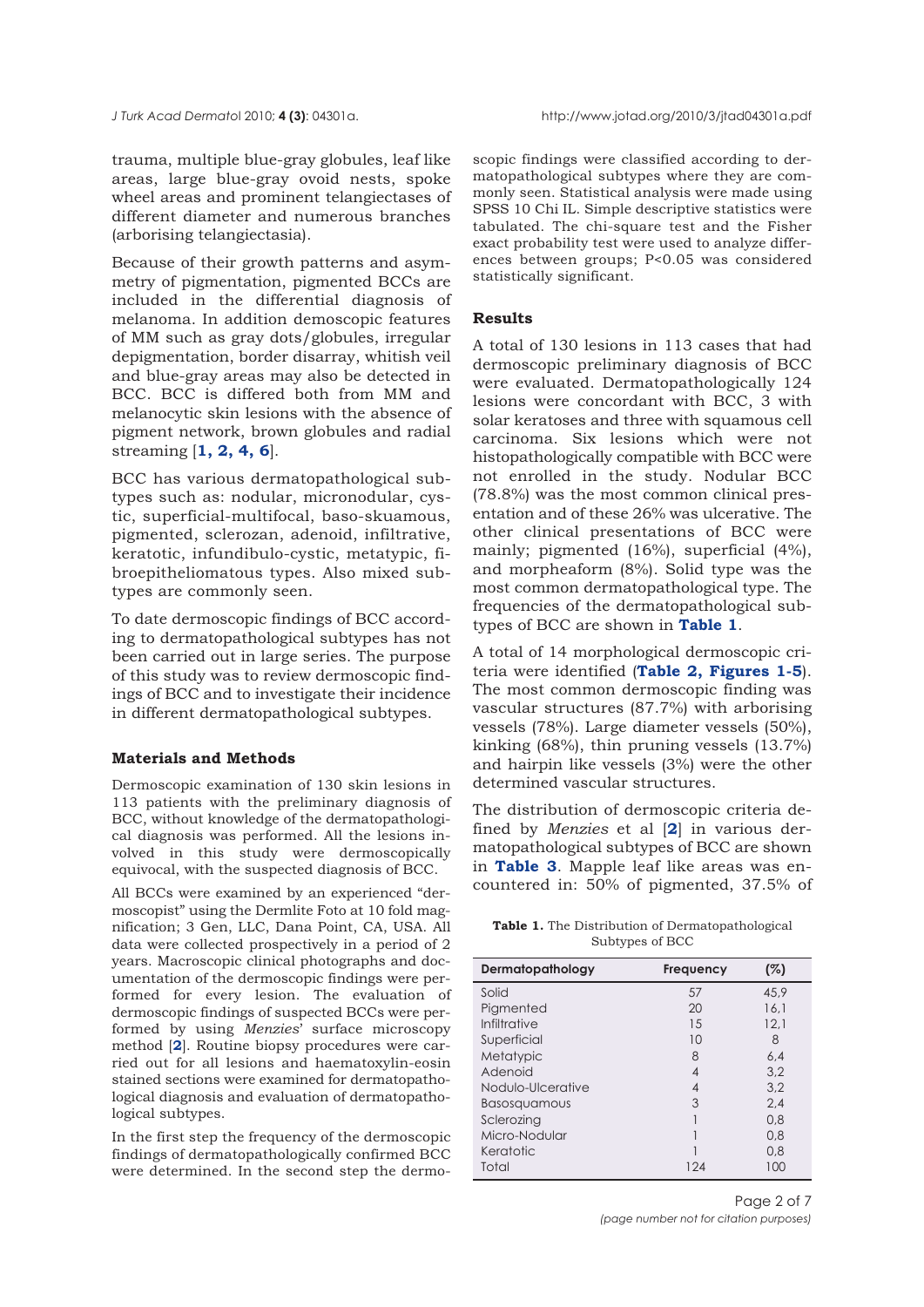*J Turk Acad Dermato*l 2010; **4 (3)**: 04301a. http://www.jotad.org/2010/3/jtad04301a.pdf



**Figure 1.** Dermoscopy of solid type BCC; Blue-grey areas, grey dots, thin prunning vessels

metatypic, and 25% of solid BCCs, blue-grey globules; in 35% of pigmented, 21% of solid, and13.3% of infiltrative BCCs, blue-grey ovoid nests; in 45% of pigmented and 33.3% of basosquamous BCCs, spoke wheel areas; in 100% of micronodular, 20% of superficial, and 10% of pigmented BCCs. Vascular structures and ulceration were observed in all but except fibrosing type of BCCs (**Table 3**).

The distribution of additional 8 dermoscopic criteria to the ones defined by *Menzies* et al [**2**] in various dermatopathological subtypes



Figure 2. Dermoscopy of solid type BCC; Brown dots and globules, grey area, thin prunning vessel

| <b>Table 2.</b> Dermoscopic Findings of |  |
|-----------------------------------------|--|
| Basal Cell Carcinoma                    |  |

| Dermoscopy               | Frequency      | (%)  |
|--------------------------|----------------|------|
| Vascular structures      | 109            | 87.7 |
| Ulceration               | 55             | 44.4 |
| Mapple leaf like areas   | 30             | 24.2 |
| Blue-grey areas          | 28             | 22,8 |
| Blue globules            | 23             | 18.5 |
| Whitish veil             | 20             | 16.1 |
| Brown globules           | 15             | 12,1 |
| Blue-grey ovoid nests    | 12             | 9.7  |
| Scar like depigmentation | 10             | 8.1  |
| Spoke-wheel areas        | 7              | 5,6  |
| Pepper like grey dots    | $\overline{7}$ | 5,6  |
| Black-brown dots         | $\overline{4}$ | 3,2  |
| Comedo-like openings     | $\overline{4}$ | 3.2  |
| Milia like cysts         | 3              | 2.4  |
| Pigment network          | O              | O    |

of BCC are shown in **Table 4**. Whitish veil was confronted; 75% of adenoid, 25% of pigmented, and 14% of solid BCCs, brown globules; 30% of superficial, 20% of infltrative and 14% of solid BCCs, scar like depigmentation; 26.6% of infiltrative and 10% of superficial BCCs and pepper like grey dots; 25% of adenoid and 20% of pigmented BCCs.

Milia like cysts and comedo like openings were seen in 3  $(2.4\%)$  and  $(3.2\%)$  of the lesions respectively. Comedo like openings



Figure 2. Dermoscopy of adenoid type BC; Whitish veil, blue-grey area, black dots and globules, thin vessels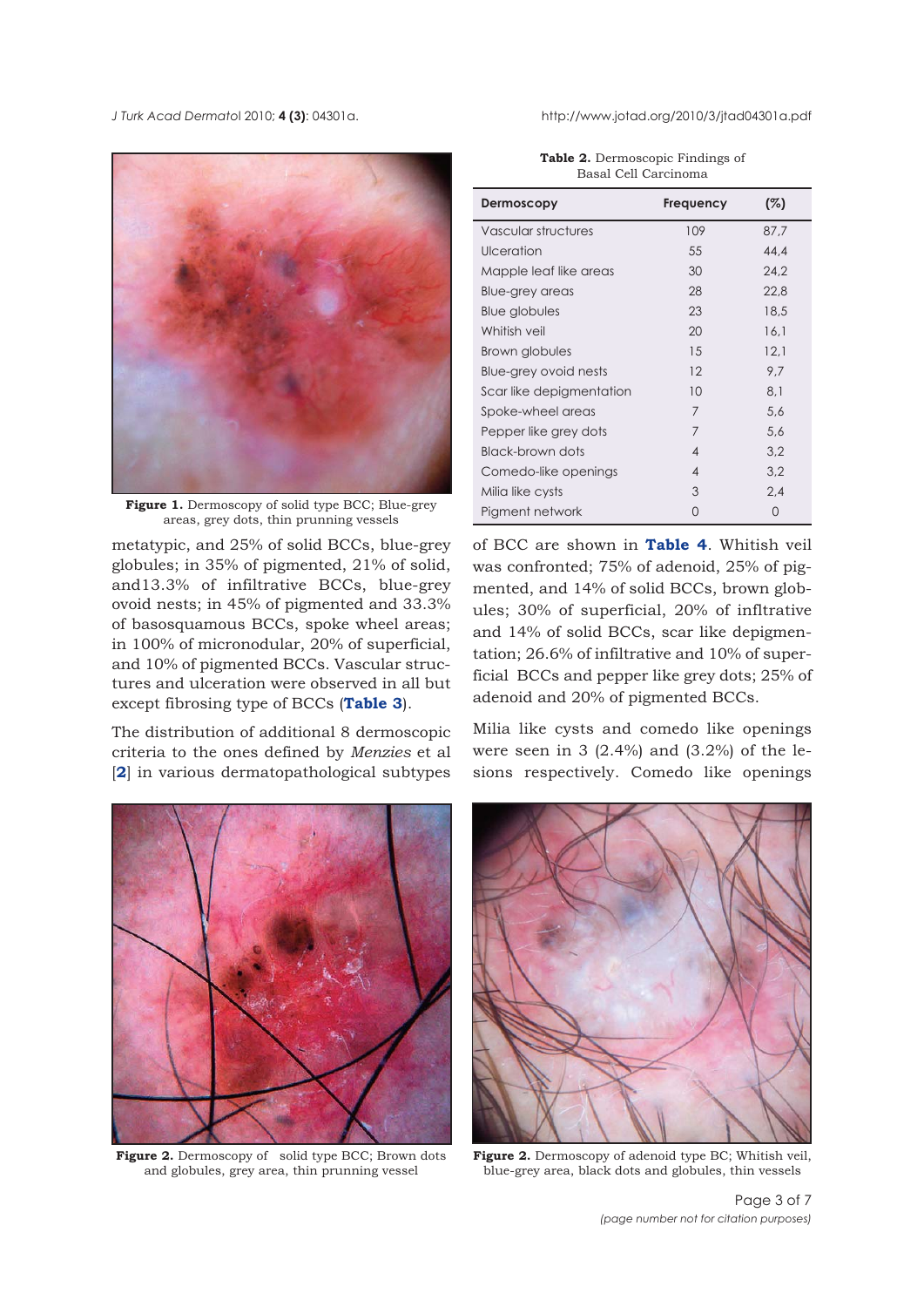| <b>BCC</b>           | <b>Blue Globules</b> | Mapple<br>Leaf | Spoke<br>Wheel | <b>Blue-Grey</b><br><b>Ovoid Nests</b> | <b>Vascular</b><br><b>Structures</b> | <b>Ulceration</b> |
|----------------------|----------------------|----------------|----------------|----------------------------------------|--------------------------------------|-------------------|
| Solid (57)           | 12 (21,0%)           | 14 (24,5%)     | $1(1,7\%)$     | $1(1,7\%)$                             | 51 (89,4%)                           | 20 (35,0%)        |
| Pigmented (20)       | 7(35%)               | $10(50\%)$     | $2(10\%)$      | 9(45%)                                 | 17 (85%)                             | 7(35%)            |
| Superficial 10       | $1(10\%)$            | $2(20\%)$      | $2(20\%)$      | 0(0)                                   | $5(50\%)$                            | $1(10\%)$         |
| Infiltrative (15)    | $2(13,3\%)$          | $1(6,6\%)$     | $1(6,6\%)$     | 0(0)                                   | 14 (93,3%)                           | $9(60\%)$         |
| Adenoid (4)          | 0(0)                 | 0(0)           | 0(0)           | 0(0)                                   | 4 (100%)                             | 3(75%)            |
| Metatypic (8)        | 0(0)                 | $3(37,5\%)$    | 0(0)           | $1(12,5\%)$                            | 8 (100%)                             | 6(75%)            |
| Noduloulcerative (4) | 1(25%)               | 0(0)           | 0(0)           | 0(0)                                   | 4 (100%)                             | 4 (100%)          |
| Micronodular (1)     | 0(0)                 | 0(0)           | $1(100\%)$     | 0(0)                                   | $1(100\%)$                           | $1(100\%)$        |
| Keratotic (1)        | 0(0)                 | 0(0)           | 0(0)           | 0(0)                                   | $1(100\%)$                           | $1(100\%)$        |
| Fibrosing<br>(1)     | 0(0)                 | 0(0)           | 0(0)           | 0(0)                                   | $1(100\%)$                           | $0(0\%)$          |
| Baso-squamous (3)    | 0(0)                 | 0(0)           | 0(0)           | $1(33,3\%)$                            | $3(100\%)$                           | $3(100\%)$        |
| <b>TOTAL</b>         | 23                   | 30             | 7              | $12 \overline{ }$                      | 109                                  | 55                |

**Table 3.** The Distribution of Dermoscopic Criteria Defined by *Menzies* et al [**2**] According to Various Dermatopathological Subtypes of BCC

without a collision of seborrheic keratosis in BCC was not reported before.

Preoperative diagnostic accuracy rate of dermoscopy in the diagnosis of BCC was found to be 95.3%.

melanoma and 71 benign pigmented skin lesions. *Puspok* et al [**1**] compared the dermoscopic findings of 25 pigmented BCC versus 25 melanoma [**1, 2**]. To our knowledge, our study is the first that analyzed the dermatopathological types of the determined dermoscopic findings where they are commonly seen.

# **Discussion**

Surface microscopy features of pigmented BCC are analyzed statistically in 2 studies. *Menzies* et al [**2**] compared the dermoscopic findings of 71 pigmented BCC, 71 invaziv

*Menzies* et al [**2**] found that dermoscopy gave a sensitivity of 97% in the diagnosis of pigmented BCC and a specifity of 93% in the invasive melanoma set and 92% in the benign



**Figure 4.** Dermoscopy of superficial type BCC; Comedo like openings, brown globules



**Figure 5.** Dermoscopy of infiltrative type BCC; Whitish veil, ulceration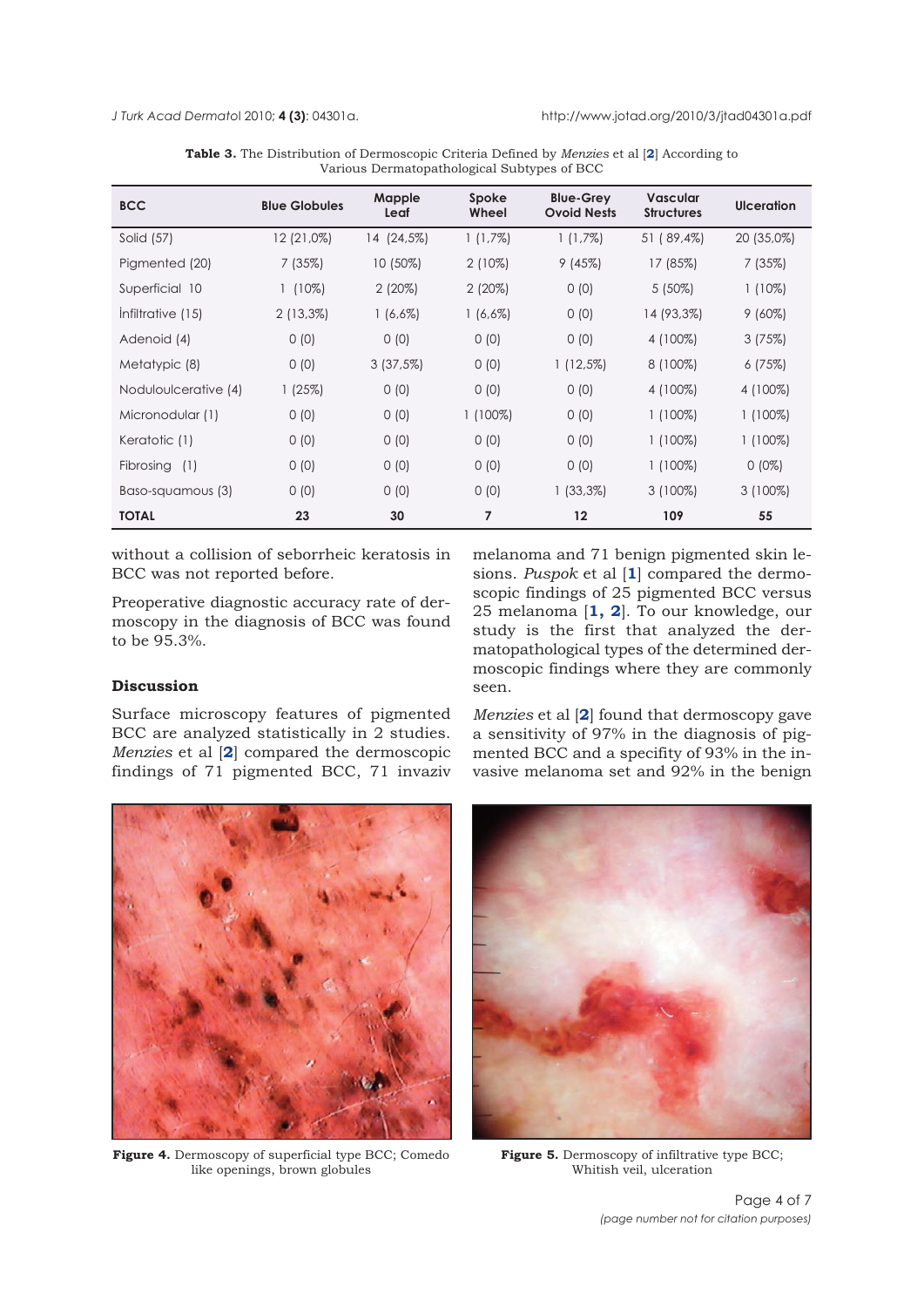| <b>BCC</b>           | <b>Blue Grey</b><br>Areas | Whitish<br>Veil | <b>Brown</b><br>Globule | <b>Scar Like</b><br>Depigm. | Pepper<br>Like Grey<br><b>Dots</b> | Black-<br><b>Brown</b><br><b>Dots</b> | Milia Like<br>Cysts | Comedo<br>like ope-<br>ning |
|----------------------|---------------------------|-----------------|-------------------------|-----------------------------|------------------------------------|---------------------------------------|---------------------|-----------------------------|
| Solid (57)           | $9(15,7\%)$               | $8(14,0\%)$     | $8(14,0\%)$             | $4(7,0\%)$                  | $1(1,7\%)$                         | $2(3,5\%)$                            | $1(1,7\%)$          | $2(3,5\%)$                  |
| Pigmented (20)       | 11 (55%)                  | 5(25%)          | 1(5%)                   | 0(0)                        | 4 (20%)                            | $2(10\%)$                             | $1(5\%)$            | 1(5%)                       |
| Superficial (10)     | $1(10\%)$                 | 0(0)            | $3(30\%)$               | $1(10\%)$                   | $1(10\%)$                          | 0(0)                                  | 0(0)                | $1(10\%)$                   |
| Infiltrative (15)    | $1(6,6\%)$                | $3(20\%)$       | $3(20\%)$               | $4(26,6\%)$                 | 0(0)                               | 0(0)                                  | $1(6,6\%)$          | 0(0)                        |
| Adenoid (4)          | $2(50\%)$                 | 3(75%)          | 0(0)                    | 0(0)                        | 1(25%)                             | 0(0)                                  | 0(0)                | 0(0)                        |
| Metatypic (8)        | $1(12,5\%)$               | $1(12,5\%)$     | 0(0)                    | $1(12,5\%)$                 | 0(0)                               | 0(0)                                  | 0(0)                | 0(0)                        |
| Noduloulcerative (4) | $2(50\%)$                 | 0(0)            | 0(0)                    | 0(0)                        | 0(0)                               | 0(0)                                  | 0(0)                | 0(0)                        |
| Micronodular (1)     | 0(0)                      | 0(0)            | 0(0)                    | 0(0)                        | 0(0)                               | 0(0)                                  | 0(0)                | 0(0)                        |
| Keratotic (1)        | 0(0)                      | 0(0)            | 0(0)                    | 0(0)                        | 0(0)                               | 0(0)                                  | 0(0)                | 0(0)                        |
| Fibrosing (1)        | 0(0)                      | 0(0)            | 0(0)                    | 0(0)                        | 0(0)                               | 0(0)                                  | 0(0)                | 0(0)                        |
| Baso-squamous (3)    | 0(0)                      | 0(0)            | 0(0)                    | 0(0)                        | 0(0)                               | 0(0)                                  | 0(0)                | 0(0)                        |
| <b>TOTAL</b>         | 27                        | 20              | 15                      | 10                          | 7                                  | 4                                     | 3                   | 4                           |

**Table 4.** The Distribution of Additional 8 Dermoscopic Criteria to the Ones Defined by *Menzies* et al [**2**] in Various Dermatopathological Subtypes of BCC

pigmented skin lesions set. In our study, dermoscopy maintained 95.3% preoperative diagnostic accuracy rate in BCC. Since we did not test our diagnostic criteria in a set of randomly choosen pigmented skin lesions, we are not able to determine the specifity of our criteria.

We identified a total of 14 morphological dermatoscopic criteria. These are vascular structures, ulceration, mapple leaf like areas, blue-grey areas, blue globules, whitish veil, brown globules, blue-grey ovoid nests, scar like depigmentation, spoke wheel areas, pepper like grey dots, black-brown dots, milia like cysts and comedo like openings, respectively. In addition to the *Menzies*' 6 classic cri-



Figure 6. Dermoscopy of metatypic BCC; White scar like depigmentation, Grey ovoid nests, thin prunning vessel

teria, gray blue areas, whitish veil, brown globules and scar like depigmentation may be be helpful in the diagnosis. We believe that when these 4 additional criteria will be added to *Menzies* criteria, the difficulties in the diagnosis can be minimized.

The dermoscopic features of our study and the studies of *Menzies* et al [**2**] and *Puspok* et al [**1**] are compared in **Table 5**. Different from these studies which had evaluated only the dermoscpic findings of pigmented BCC, we analyzed our variables in two different groups. The first group; involves the dermoscopic features of pigmented BCC and the second group; involves all dermatopathological types of BCC. Presence of blue-grey areas (p: 0.000), large blue ovoid nests (p: 0.000), multipl blue-grey dots (p: 0.000), brown globules (p: 0.000) and milia like cysts (p: 0.029) were more common in the study of *Menzies* et al when compared with our study evaluating all dermatopathological subtypes and the study of *Puspok* et al. These findings were statistically significant. Presence of mapple leaf areas (p: 0.008) and black-brown dots (p: 0.000) were more common in the study of *Puspok* et al whereas ulceration was more common (p: 0.01) in our sudy which were statistically signifiant dermoscopic findings. However, when comparing our results for pigmented BCC, most of the results of *Menzies* et al and our studies were concordant, except for mapple leaf like areas and scar like depigmentation. Similar to the results of *Puspok* et al, the incidence of mapple leaf like areas in pigmented BCC (p: 0.00) was statistically significant finding, in our set. In our study, scar like depigmentation was not present in pig-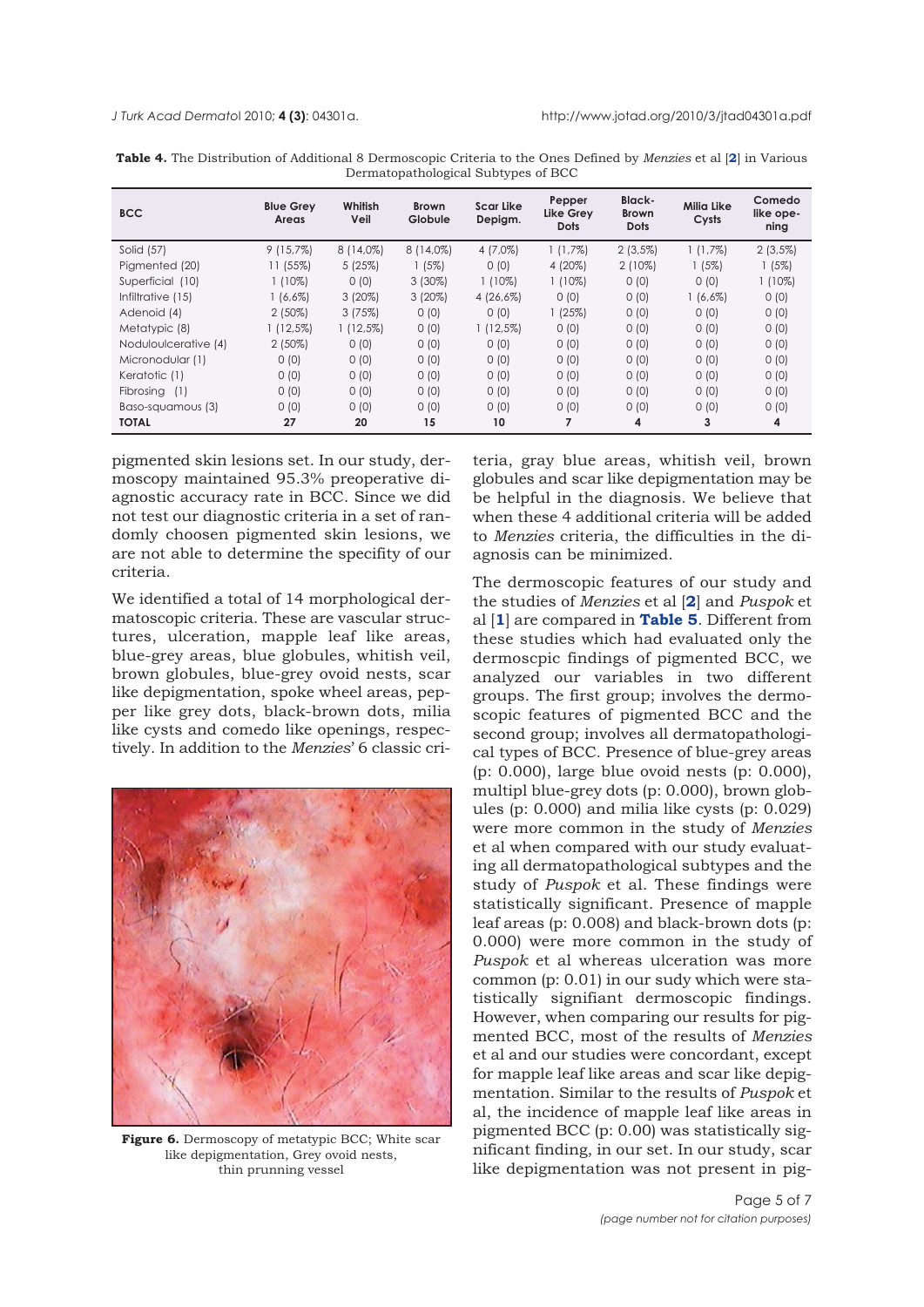*J Turk Acad Dermato*l 2010; **4 (3)**: 04301a. http://www.jotad.org/2010/3/jtad04301a.pdf

|                            | Menzies [1]<br><b>PBCC</b><br>$(n:71) n/\%$ | Puspok [2]<br><b>PBCC</b><br>$(n:25) n/\%$ | Our Study<br><b>PBCC</b><br>$(n:20) n/\%$ | <b>BCC</b><br>(n:124)<br>$n/\%$ |
|----------------------------|---------------------------------------------|--------------------------------------------|-------------------------------------------|---------------------------------|
| Mapple leaf like areas     | 12/17                                       | 12/48                                      | 10/50                                     | 30/24.2                         |
| Spoke wheel areas          | 7/10                                        | <b>ND</b>                                  | 2/10                                      | 7/5.7                           |
| Large blue ovoid nests     | 39/55                                       | <b>ND</b>                                  | 9/45                                      | 12/9.7                          |
| Multipl blue grey globules | 19/27                                       | <b>ND</b>                                  | 7/35                                      | 23/18.5                         |
| <b>Ulceration</b>          | 19/27                                       | <b>ND</b>                                  | 7/35                                      | 55/44.4                         |
| Blue-grey areas            | 43/61                                       | 10/42                                      | 11/55                                     | 28/22.8                         |
| Whitish veil               | 11/15                                       | <b>ND</b>                                  | 5/25                                      | 20/16.1                         |
| Brown globules             | 35/50                                       | 37/12                                      | 1/5                                       | 15/12.1                         |
| Black-brown dots           | 3/4.2                                       | 10/40                                      | 2/10                                      | 4/3.2                           |
| Multipl blue grey dots     | 17/24                                       | <b>ND</b>                                  | 4/20                                      | 7/5.6                           |
| Pseudopods                 | 1/1.4                                       | 2/4                                        | 0                                         | 0                               |
| Radial streaming           | 2/2.8                                       | 2/4                                        | 0                                         | $\Omega$                        |
| Milia like cysts           | 7/10                                        | <b>ND</b>                                  | 1/5                                       | 3/2.4                           |
| Scar like depigmentation   | 4/5.6                                       | <b>ND</b>                                  | 0                                         | 10/8.1                          |
| Pigment network            | 2/2.8                                       | 2/4                                        | 0                                         | 0                               |

| <b>Table 5.</b> The Comparison of the Dermoscopic Features of our Study with the Reported Studies |  |  |
|---------------------------------------------------------------------------------------------------|--|--|
|---------------------------------------------------------------------------------------------------|--|--|

*Abbreviations:* PBCC;Pigmented basal cell carcinoma, BCC; Basal cell carcinoma, ND: Not defined

mented BCC but was detected in the other types.

Our study indicated that the six morphological findings that had already been reported for pigmented BCC can also be seen in the other dermatopathological subtypes. Blue globules, mapple leaf like pattern, blue-gray ovoid nests and blue-grey areas were more commonly seen in pigmented BCC whereas vascular structures were found in all dermatopathological subtypes. In the solid type, vascular structures were encountered on the surface or at the periphery of the tumor body while in pigmented BCC, they were found between the areas of mapple leaf islands or at the periphery of the lesion. Spoke wheel areas were more common in pigmented and superficial BCC when compared with the other types. Ulceration was less common in pigmented, superficial and solid BCC than the other types. Whitish veil, a common dermoscopic feature of melanoma was seen more commonly in solid, pigmented, infiltrative and adenoid BCC. Scar like depigmentation was

found more commonly in the metatypic and infiltrative types. Comedo-like openings, not reported before as a dermoscopic finding of BCC, encountered in 4 lesions. These 4 lesions were not collision tumors with seborrheic keratosis. Dermatopathologially two of them were solid, one was pigmented and one was superficial BCC.

The dermoscopic features of the vascular structures of our study are compared schematically with the reported studies in **Table 6**. In our study the most common vascular structures were arborising and kinking vessels. We did not encounter hairpin and pinpoint vessels like *Menzies* et al [**2**] and *Kreusch* et al [**7**].

In conclusion, dermatoscopy maintained 95.3% preoperative diagnostic accuracy rate in BCC. In this way, dermoscopy hinders unnecessary surgical procedures which might be carried out. Our study indicated that the six morphological findings that had already been reported for pigmented BCC can be seen

| <b>Table 6.</b> The Comparison of the Dermoscopic Features of the Vascular Structures of our Study |  |
|----------------------------------------------------------------------------------------------------|--|
| with the Reported Studies                                                                          |  |

|                     | Puspok [2]               |                        |                          | Menzies [1]            |                         | Kreusch [7]             |                          | Our Study                |  |
|---------------------|--------------------------|------------------------|--------------------------|------------------------|-------------------------|-------------------------|--------------------------|--------------------------|--|
| Dermoscopy          | <b>PBCC</b><br>25<br>(%) | <b>MM</b><br>25<br>(%) | <b>PBCC</b><br>71<br>(%) | <b>MM</b><br>71<br>(%) | <b>BCC</b><br>86<br>(%) | <b>MM</b><br>241<br>(%) | <b>PBCC</b><br>20<br>(%) | <b>BCC</b><br>124<br>(%) |  |
| Vascular structures | 96                       | 56                     | 73                       | 8,7                    | 97.7                    | 21                      | 85                       | 87,7                     |  |
| Large diameter      | 76                       | 16                     | 21                       | 21                     | <b>ND</b>               | <b>ND</b>               | 40                       | 50                       |  |
| Arborising          | 84                       | 8                      | 52                       | 4.2                    | 91.7                    | 7.3                     | 65                       | 78                       |  |
| Kinking             | 88                       | 4                      | 66                       | 16,2                   |                         |                         | 64                       | 68                       |  |
| Thin pruning        | <b>ND</b>                | <b>ND</b>              | <b>ND</b>                | <b>ND</b>              | <b>ND</b>               | <b>ND</b>               | 20                       | 13,7                     |  |
| Hairpin like        | <b>ND</b>                | <b>ND</b>              | 8,5                      | 22.2                   | 10.7                    | 59                      | $\mathbf 0$              | 3                        |  |
| Pinpoint            | <b>ND</b>                | <b>ND</b>              | 30                       | 12.2                   | 1.2                     | 38                      | 0                        | 0                        |  |

*Abbreviations:* PBCC;Pigmented basal cell carcinoma, BCC; Basal cell carcinoma, ND: Not defined